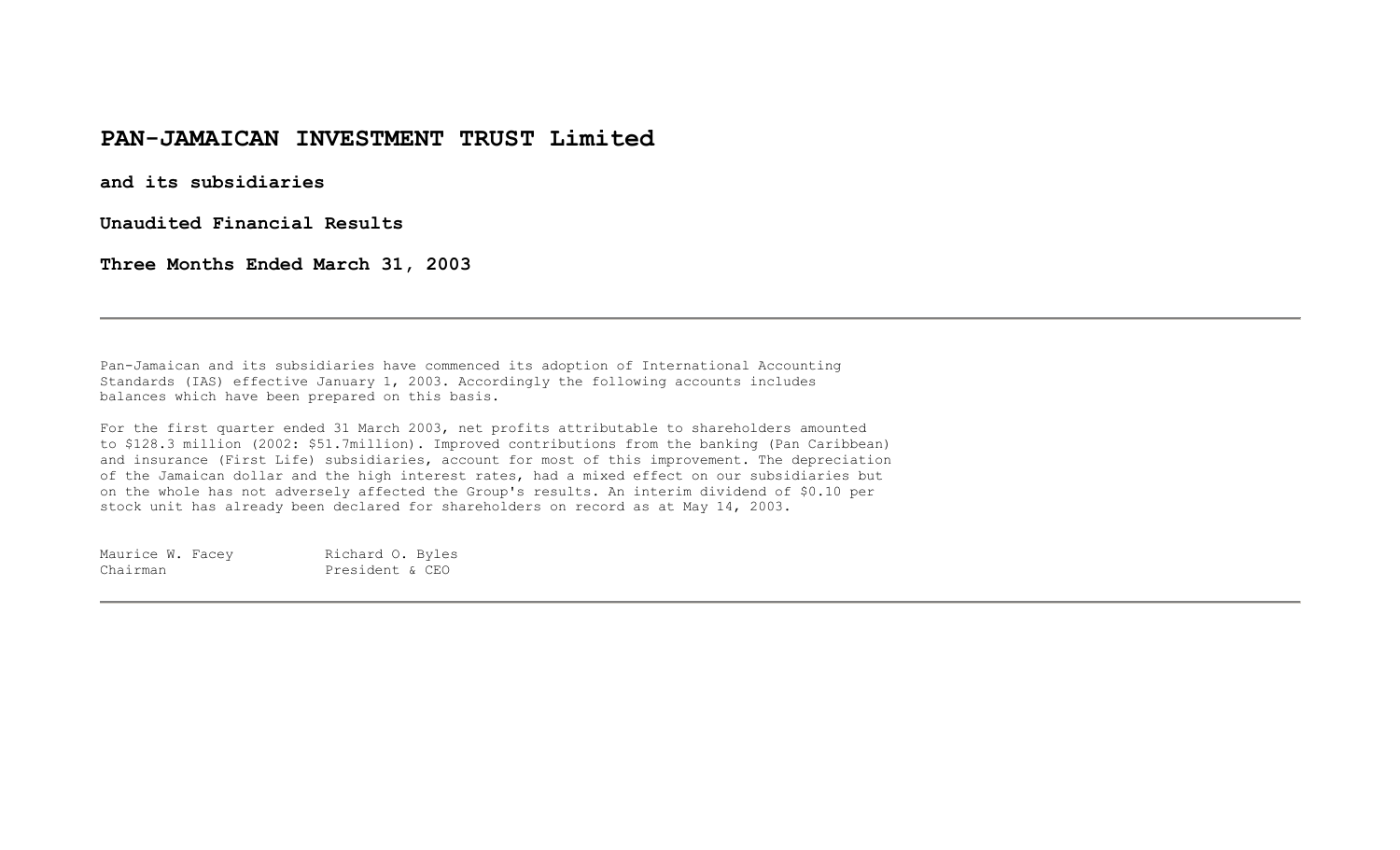#### **Unaudited Financial Results**

## **Three Months Ended March 31, 2003**

|                                                          | March<br>2003<br>\$'000 | March<br>2002<br>\$'000 |
|----------------------------------------------------------|-------------------------|-------------------------|
| Gross Operating<br>Revenue                               | 1,583,414               | 881,253                 |
| Group Profit<br>before Taxation                          | 201,409                 | 95,499                  |
| Taxation                                                 | (12, 082)               | (10, 221)               |
| Group Profit<br>after taxation                           |                         | 189, 327 85, 278        |
| Minority Interest                                        |                         | $(61, 060)$ $(33, 592)$ |
| Profit Attributable<br>to Stockholders                   | 128,267<br>—————————    | 51,686                  |
| Average Issued Capital<br>number of 10c stock            | '000's                  | '000's                  |
| units outstanding                                        | 172,119                 | 171,494                 |
| Earnings per Stock Unit<br><b>Basic</b><br>Fully diluted | \$0.75<br>\$0.74        | \$0.30<br>\$0.29        |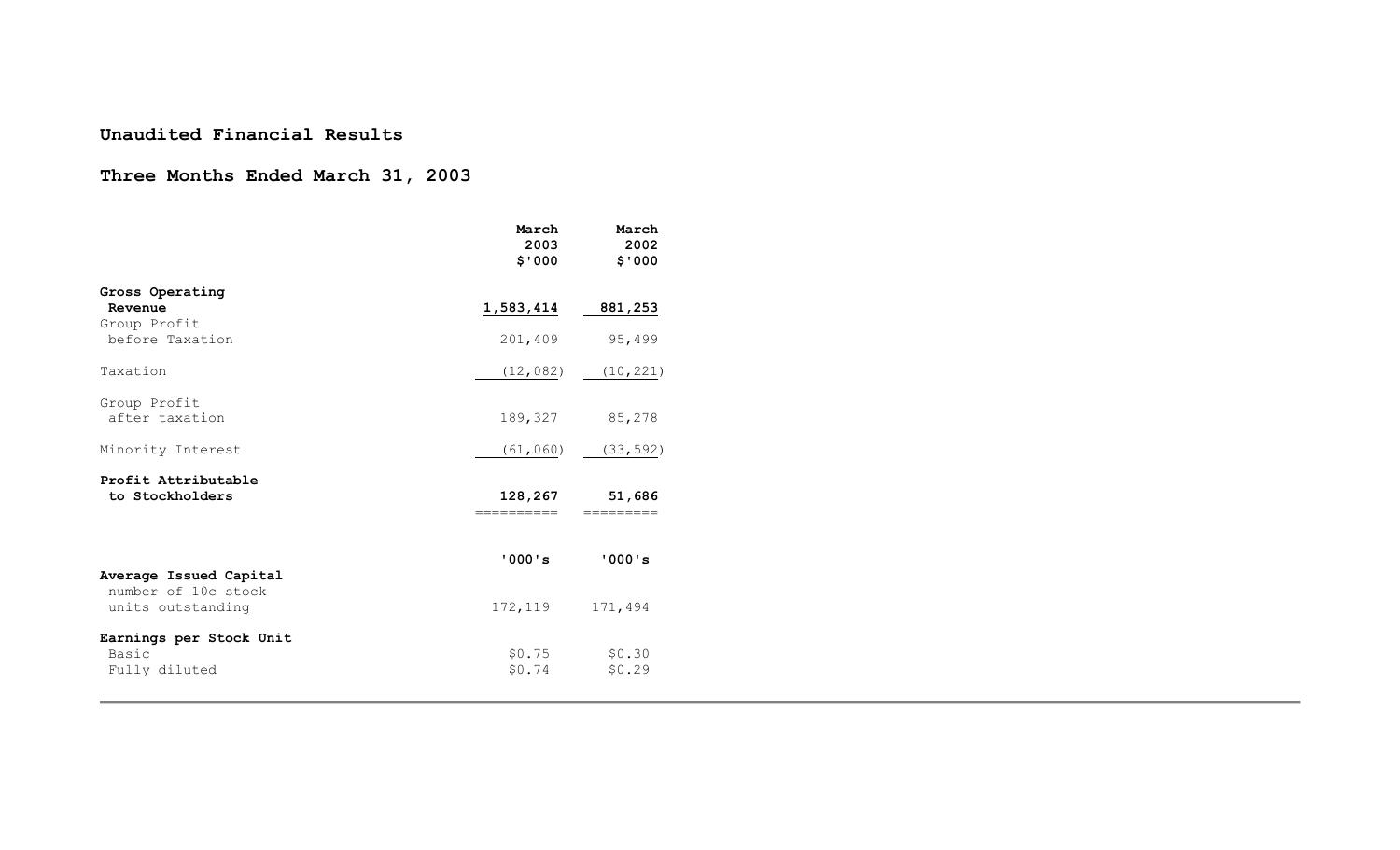## **Unaudited Consolidated Balance Sheet**

|                                                                                  | March<br>2003<br>000 ق                                               | December<br>2002<br>\$'000                                        |
|----------------------------------------------------------------------------------|----------------------------------------------------------------------|-------------------------------------------------------------------|
| NET ASSETS EMPLOYED                                                              |                                                                      |                                                                   |
| Fixed Assets<br>Investment Properties<br>Investments<br>Other Insurance          | 387,503<br>1,433,592<br>14,509,199                                   | 366,750<br>1,418,534<br>13,538,003                                |
| and Banking Assets<br>Other non-current                                          | 2,972,238                                                            | 2,967,733                                                         |
| Assets<br>Deferred Expenses<br>Goodwill<br>Current Assets<br>Current Liabilities | 89,900<br>539<br>199,040<br>1,716,544<br>(1, 023, 868)<br>20,284,687 | 89,900<br>770<br>202,532<br>1,568,342<br>(977, 770)<br>19,774,794 |
| FINANCED BY:                                                                     |                                                                      |                                                                   |
| Shareholders' Fund<br>Policyholders' Fund<br>Other insurance                     | 3,984,915<br>1,950,059                                               | 3,865,474<br>1,912,916                                            |
| Banking Liabilities<br>Long Term Liabilities                                     | 14, 161, 723<br>187,990<br>20, 284, 687                              | 13,239,036<br>157,369<br>19, 174, 794                             |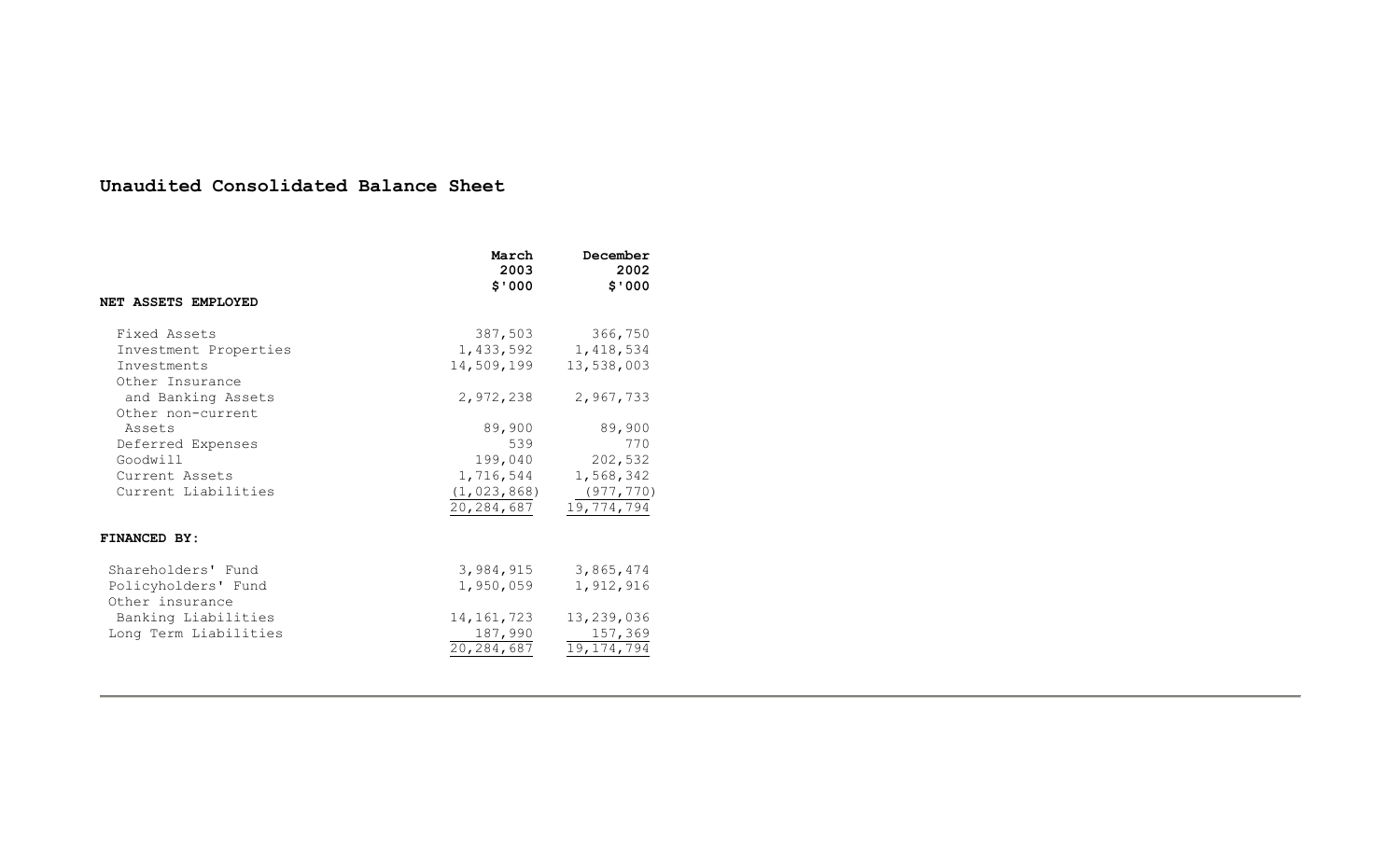# **Statement of changes in Shareholders' Fund**

|                                                                  | March<br>2003<br>\$'000 | March<br>2002<br>\$'000 |
|------------------------------------------------------------------|-------------------------|-------------------------|
| Equity at beginning<br>of the period                             | 3,865,474 2,823,831     |                         |
| Net profit for the year<br>Change in the value<br>of investments | 128,267<br>106,897      | 51,686<br>(383, 990)    |
| Change in the value of<br>Minority Interest                      |                         | $(98, 511)$ 141,607     |
| Dividends proposed<br>Equity at the end of                       | (17, 212)               |                         |
| the period                                                       | 3,984,915 3,326,213     |                         |